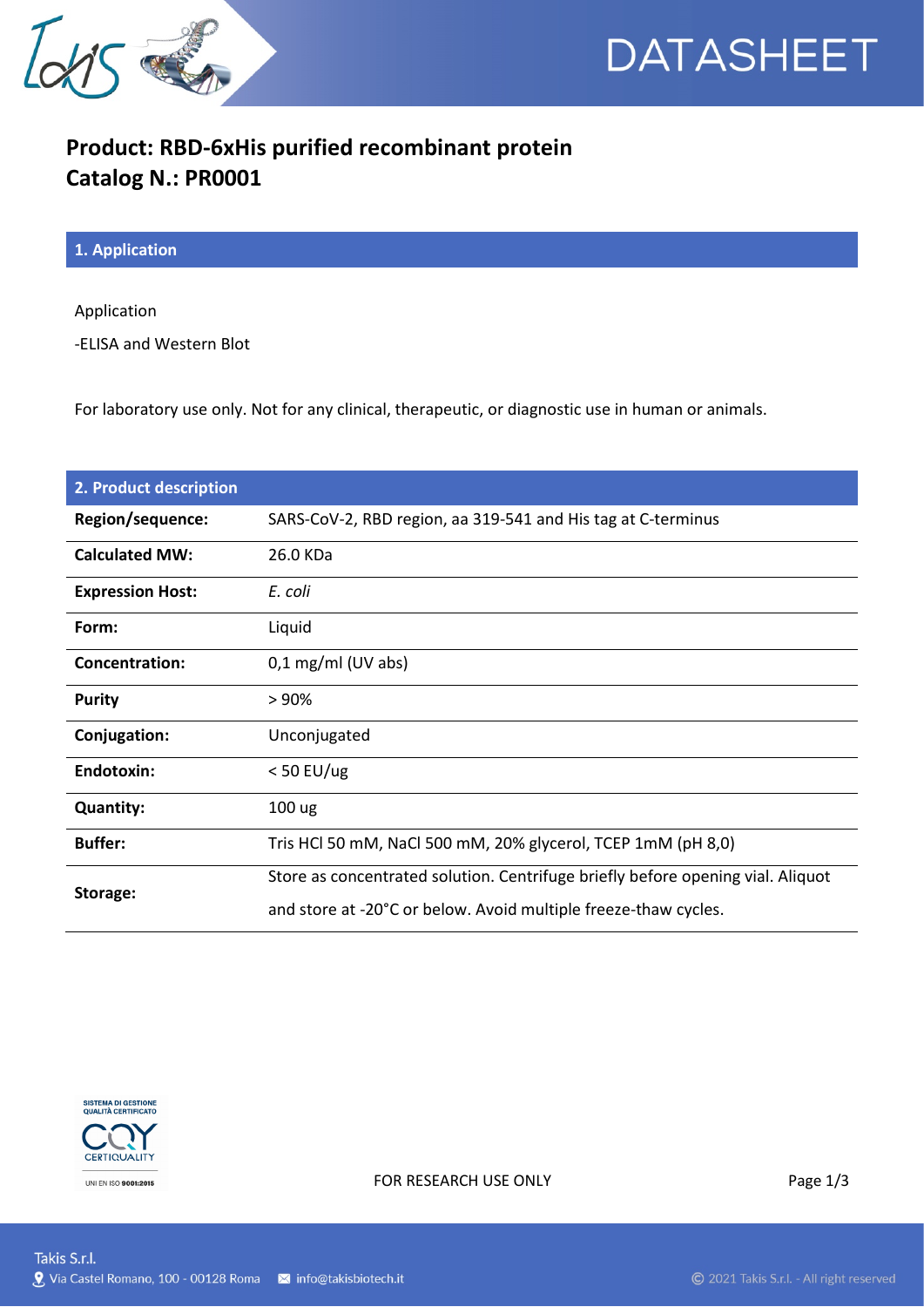

# **DATASHEET**

## **3. SEC-FPLC**



## **4. SDS-PAGE & Western Blot**

#### Reducing SDS-PAGE Loading:



### **RBD-6xHis**